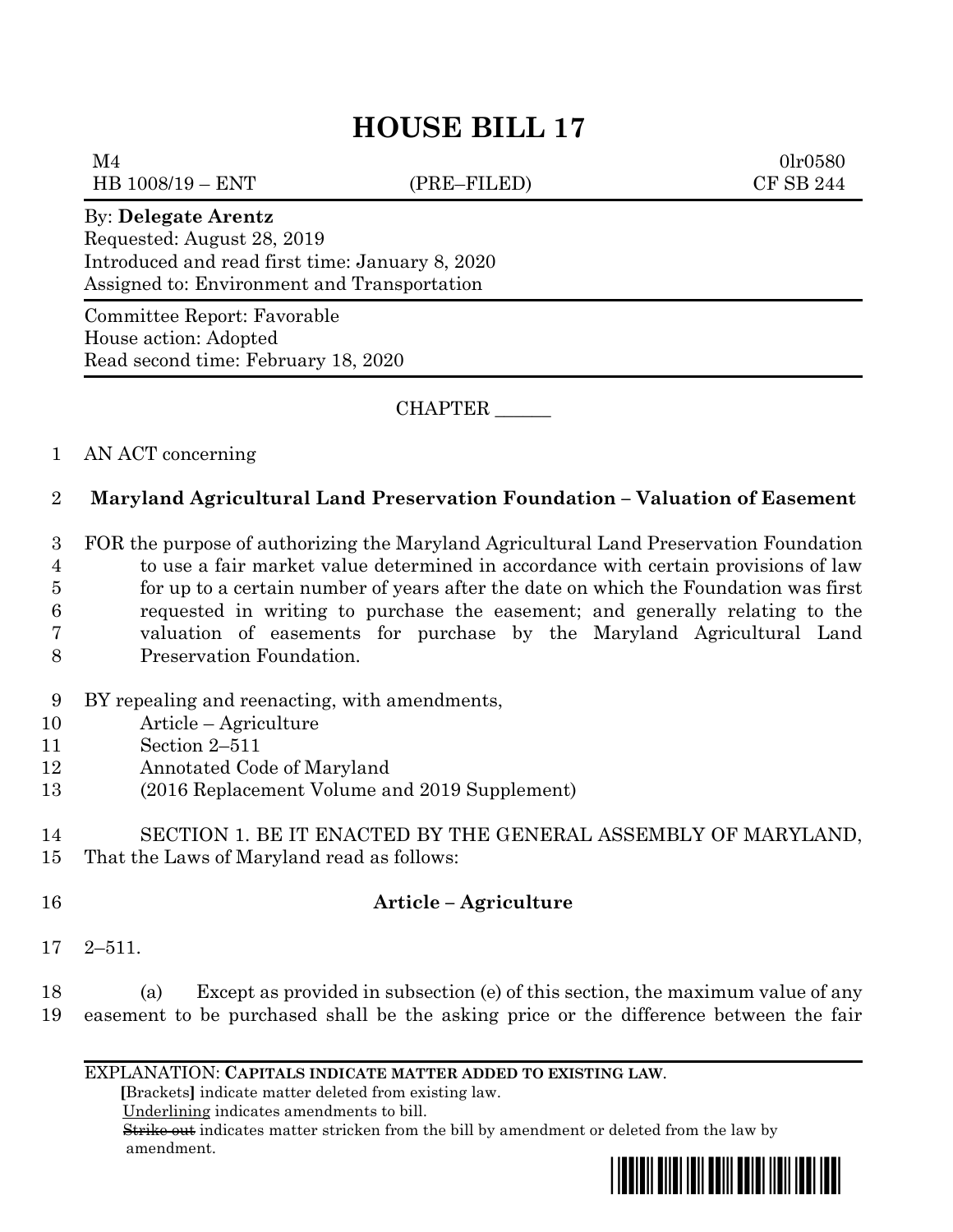#### **HOUSE BILL 17**

market value of the land and the agricultural value of the land, whichever is lower.

 (b) The fair market value of the land is the price as of the valuation date for the highest and best use of the property which a vendor, willing but not obligated to sell, would accept for the property, and which a purchaser, willing but not obligated to buy, would pay for the property if the property was not subject to any restriction imposed under this subtitle.

 (c) The agricultural value of land is the price as of the valuation date which a vendor, willing but not obligated to sell, would accept for the property, and which a purchaser, willing but not obligated to buy, would pay for the property as a farm unit, to be used for agricultural purposes.

 (d) (1) (i) **[**The**] SUBJECT TO SUBPARAGRAPH (II) OF THIS PARAGRAPH, THE** value of the easement is determined at the time the Foundation is requested in writing to purchase the easement.

 (ii) **THE FOUNDATION MAY USE A FAIR MARKET VALUE DETERMINED IN ACCORDANCE WITH THIS SECTION FOR UP TO 2 YEARS AFTER THE DATE ON WHICH THE FOUNDATION WAS FIRST REQUESTED IN WRITING TO PURCHASE THE EASEMENT.**

 **(III)** The fair market value shall be determined by the Department of General Services based on one or more appraisals by the State appraisers, and appraisals, if any, of the landowner.

 **[**(iii)**] (IV)** The entire contiguous acreage shall be included in the determination of the value of the easement, less 1 acre per single dwelling; however, except 23 as provided in  $\S 2-513(b)(2)$  of this subtitle, the entire contiguous acreage, including the 1 acre per single dwelling, is subject to the easement restrictions.

 (2) (i) Subject to subparagraph (ii) of this paragraph, the agricultural value of land shall be determined by a formula approved by the Department that measures the farm productivity of the land on which the applicant has applied to sell an easement by taking into consideration weighted factors that may include rents, location, soil types, development pressure, interest rates, and potential agricultural use.

 (ii) The agricultural value determined under subparagraph (i) of this paragraph is subject to the approval of the Department.

 (e) (1) Notwithstanding the provisions of this section, and except as provided in paragraph (2) of this subsection, the Foundation may not purchase an easement for more than 75% or less than 25% of the fair market value of the land.

 (2) The Foundation may purchase an easement for less than 25% of the fair market value of the land if the owner's asking price is less than 25% of the fair market